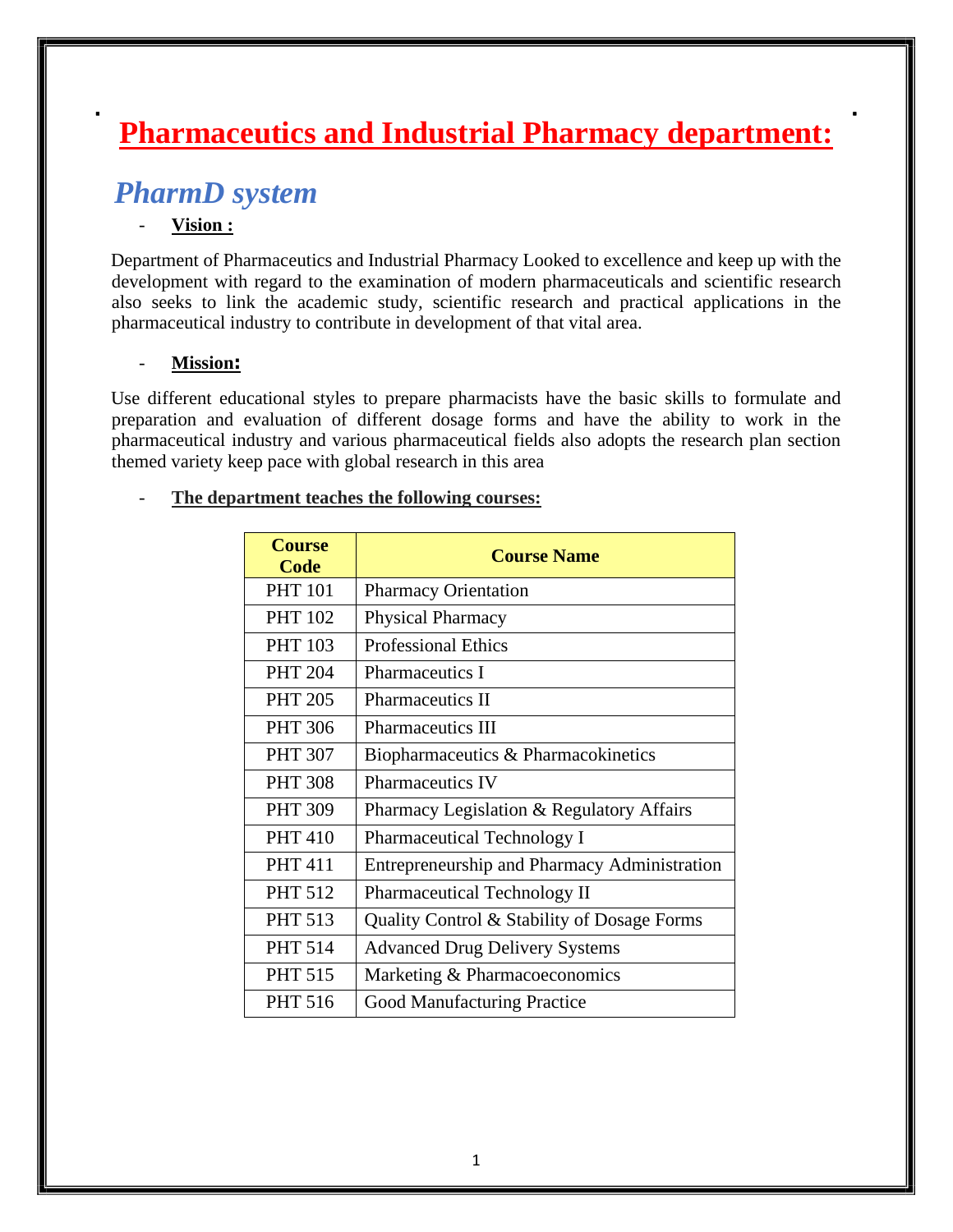|                                            | <b>Laboratories of Pharmaceutics and Industrial Pharmacy Department</b> |               |                                                 |  |  |
|--------------------------------------------|-------------------------------------------------------------------------|---------------|-------------------------------------------------|--|--|
| Laboratory                                 | Lab no.                                                                 | <b>Floor</b>  | Location                                        |  |  |
| <b>Preparation</b><br><b>Room</b>          | 2001                                                                    |               |                                                 |  |  |
| <b>Pilot</b><br><b>Formulation</b><br>Unit | 2008                                                                    | <b>Ground</b> |                                                 |  |  |
| 1                                          | 2002                                                                    |               |                                                 |  |  |
| $\overline{2}$                             | 2003                                                                    |               | <b>Saad Zaghloul Building</b>                   |  |  |
| 3                                          | 2004                                                                    |               |                                                 |  |  |
| $\overline{\mathbf{4}}$                    | 2005                                                                    |               |                                                 |  |  |
| 5                                          | 2007                                                                    |               |                                                 |  |  |
| 6                                          | 2214                                                                    |               |                                                 |  |  |
| $\overline{7}$                             | 2215                                                                    | <b>Second</b> |                                                 |  |  |
| 8                                          | 1004                                                                    | Ground        | <b>Al-Shahid Ahmed Hamdy</b><br><b>Building</b> |  |  |

#### Course description:

## **Level 1, Fall Semester (1):**

| Code          | <b>PHT 101</b>              | <b>Credit hours</b>           |         |              |
|---------------|-----------------------------|-------------------------------|---------|--------------|
| <b>Title</b>  | <b>Pharmacy Orientation</b> | $L^*$                         | $P/T**$ | <b>Total</b> |
| Pre-requisite | None                        | $\overline{\phantom{0}}$<br>← | -       |              |

## **Course content:**

This is a course to acquaint the beginning pharmacy student with the multiple aspects of the profession of pharmacy, including the mission of pharmacy, role of pharmacist in society and pharmacy careers, classification of medications, interpretation of prescriptions and medication orders, general dispensing procedure and factors affecting drug dosage, sources of drugs, different dosage forms and various routes of administration. In addition to the history of pharmacy practice in various civilizations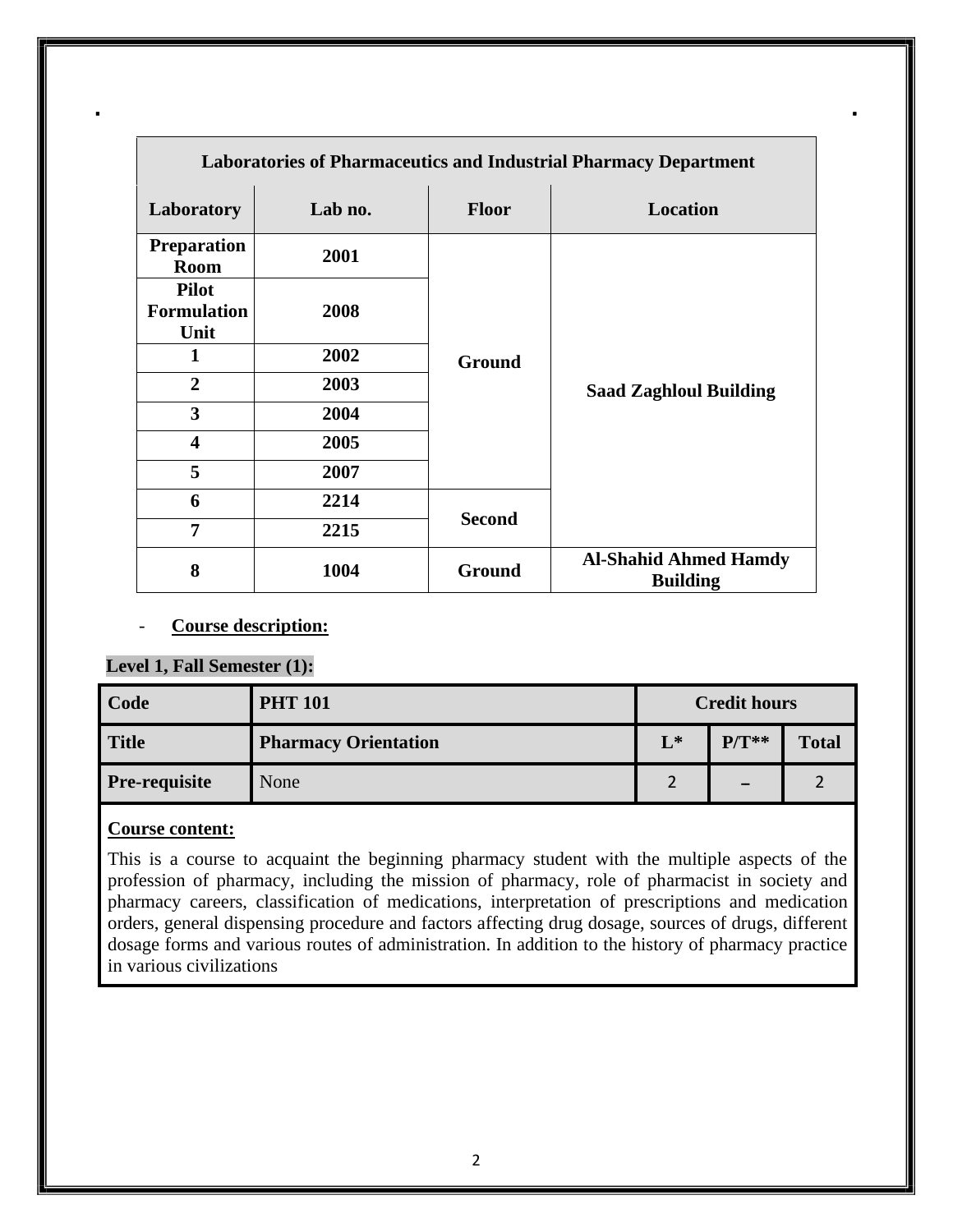## **Level 1, Spring Semester (2):**

| Code                 | <b>PHT 102</b>           | <b>Credit hours</b> |         |              |
|----------------------|--------------------------|---------------------|---------|--------------|
| <b>Title</b>         | <b>Physical Pharmacy</b> | $L^*$               | $P/T**$ | <b>Total</b> |
| <b>Pre-requisite</b> | None                     |                     |         |              |

#### **Course content:**

This course provides students with knowledge of physio-chemical principles essential for the design and formulation of pharmaceutical products. Students are introduced to the fundamental concepts of states of matter, Phase equilibrium, colligative properties, isotonicity solubility, dissolution, partition coefficient, surface and interfacial phenomena, surface active agents, adsorption and its application in pharmacy and rheological behavior of dosage forms

| Code                 | <b>PHT 103</b>             | <b>Credit hours</b> |                          |              |  |
|----------------------|----------------------------|---------------------|--------------------------|--------------|--|
| <b>Title</b>         | <b>Professional Ethics</b> | $L^*$               | $P/T**$                  | <b>Total</b> |  |
| <b>Pre-requisite</b> | None                       | и                   | $\overline{\phantom{m}}$ |              |  |

#### **Course content:**

Professional ethics provides general principles and history of pharmacy ethics, general principles of medical ethics, conflicts of interests and its management pharmacists relationship with society and family, ethics in disaster, medication error, research ethics and animal ethics.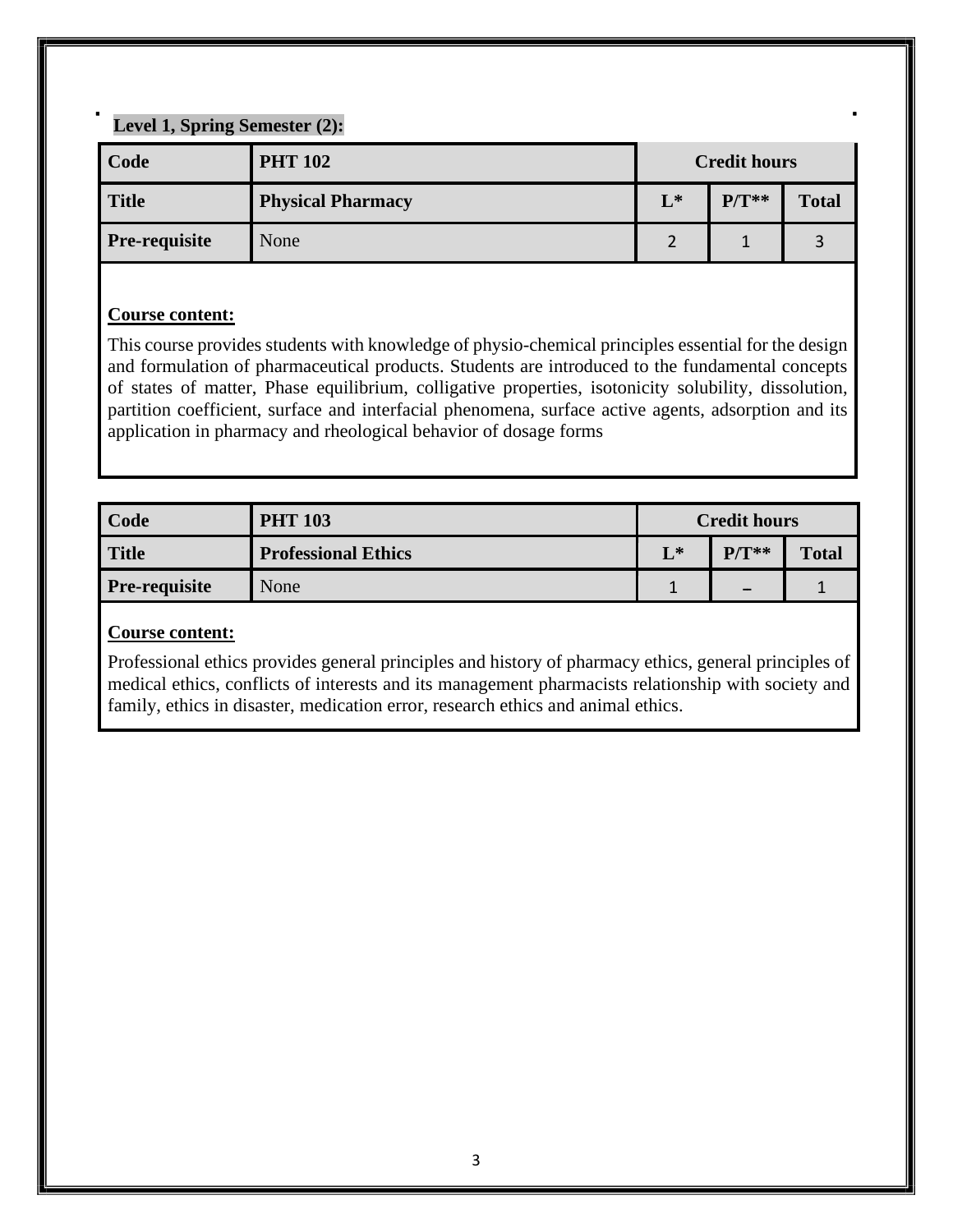**Level 2, Fall Semester (3):**

| Code                 | <b>PHT 204</b>                                          | <b>Credit hours</b> |         |              |  |
|----------------------|---------------------------------------------------------|---------------------|---------|--------------|--|
| <b>Title</b>         | <b>Pharmaceutics I</b>                                  | $L^*$               | $P/T**$ | <b>Total</b> |  |
| <b>Pre-requisite</b> | <b>Pharmacy Orientation</b><br><b>Physical Pharmacy</b> |                     |         |              |  |

#### **Course content:**

This course is a study of the system of weights, measures, mathematical expertise and pharmaceutical calculations requisite to the compounding, dispensing, and utilization of drugs in pharmacy practice. It is also concerned with all manufacturing formulations aspects, packaging, storage and stability of liquid dosage forms including solutions (aqueous and non-aqueous), suspensions, emulsions and colloids with emphasis on the technology and pharmaceutical rationale fundamental to their design and development. The incompatibilities occurring during dispensing are also considered

#### **Level 2, Spring Semester (4):**

| Code          | <b>PHT 205</b>                                          | <b>Credit hours</b> |         |              |  |
|---------------|---------------------------------------------------------|---------------------|---------|--------------|--|
| <b>Title</b>  | <b>Pharmaceutics II</b>                                 | $L^*$               | $P/T**$ | <b>Total</b> |  |
| Pre-requisite | <b>Pharmacy Orientation</b><br><b>Physical Pharmacy</b> | $\overline{2}$      |         |              |  |

#### **Course content:**

This course covers the structure and function of the skin, target area of treatment after topical application to skin, basic principles of diffusion through membranes and factors affecting percutaneous absorption, enhancement of skin penetration, transdermal drug delivery systems (TDDS). It also describes the principles and techniques involved in the formulation and manufacturing of traditional dermatological semisolid dosage forms (creams, ointments, gels and pastes) and cosmetic products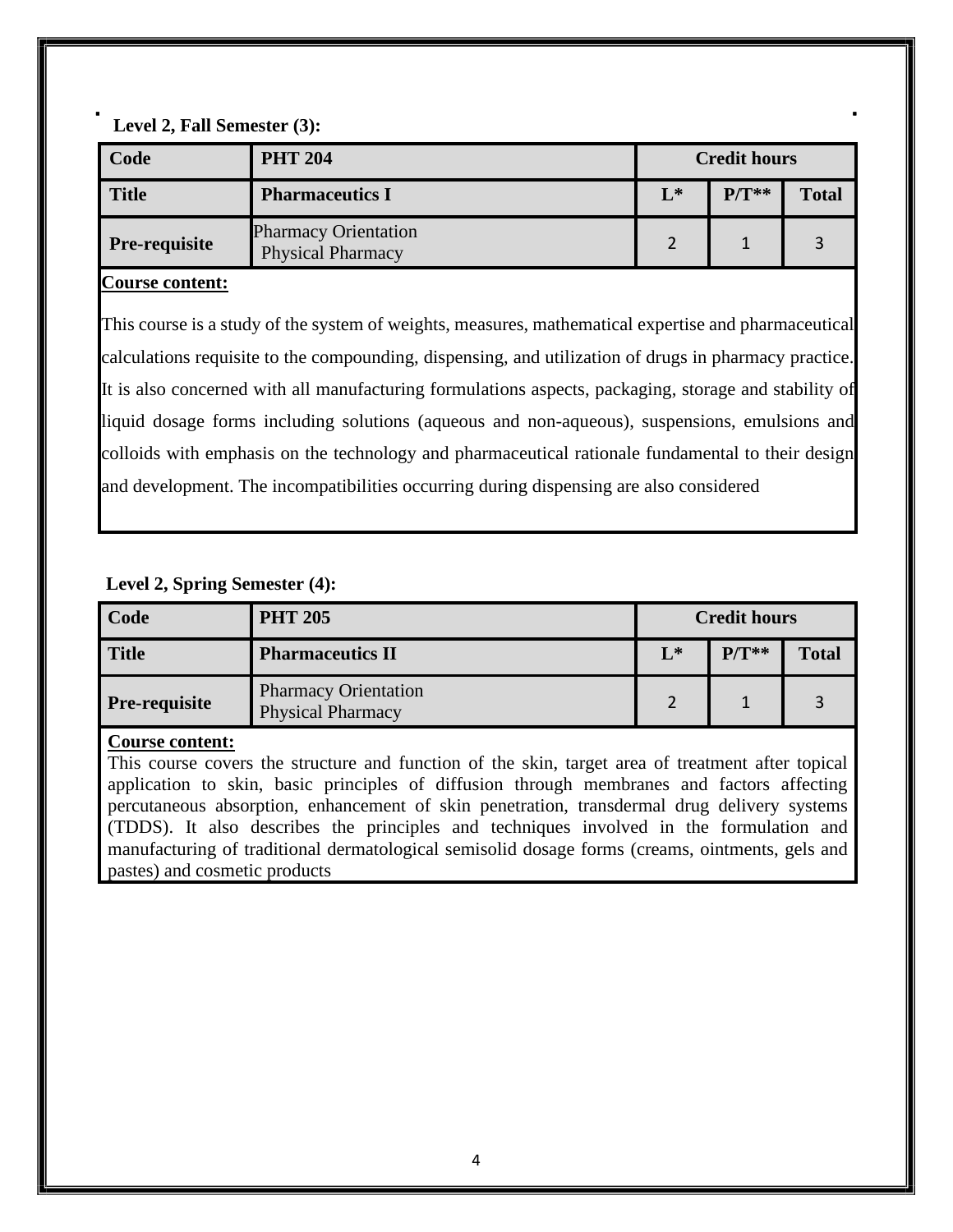#### **Level 3, Fall Semester (5):**

| Code                 | <b>PHT 306</b>                                          | <b>Credit hours</b> |         |              |  |
|----------------------|---------------------------------------------------------|---------------------|---------|--------------|--|
| <b>Title</b>         | <b>Pharmaceutics III</b>                                | $L^*$               | $P/T**$ | <b>Total</b> |  |
| <b>Pre-requisite</b> | <b>Pharmacy Orientation</b><br><b>Physical Pharmacy</b> |                     |         |              |  |

#### **Course content:**

The course covers the following: Powders, particle size and their analysis, micromeritics, angle of repose, porosity, void, and bulk volume, particle size reduction, blending powders, medicated powders, bulk and divided powders, granules and effervescent granulated salts. In addition to an overview of capsules, hard gelatin capsules, capsule sizes, preparation, filling, developing the formulation, capsule sealing, cleaning and polishing capsules, soft gelatin capsules, their use, preparation and containers for dispensing capsules. The course comprises also tablets types, excipients, wet granulation, dry granulation, direct compression tableting and tablet coating, suppositories and pessaries, their types and methods of preparation, other solid dosage forms for oral administration and novel drug delivery systems.

#### **Level 3, Spring Semester (6):**

| Code          | <b>PHT 307</b>                                 | <b>Credit hours</b> |         |              |
|---------------|------------------------------------------------|---------------------|---------|--------------|
| <b>Title</b>  | <b>Biopharmaceutics &amp; Pharmacokinetics</b> | $L^*$               | $P/T**$ | <b>Total</b> |
| Pre-requisite | <b>Pharmaceutics I</b>                         |                     |         |              |

#### **Course content:**

The course gives a general introduction to pharmacokinetics, rates and order of reactions. One compartment intravenous bolus. Two compartment body model and volume distribution terms. Clearance, elimination rate constant  $(k_e)$ , calculation using rate of excretion data and mount remaining to be excreated (ARE) data. Factors affecting validity of urine data. Drugs and route of administration. Transport across cell membranes. Absorption and factors affecting drug absorption. Drug distribution and protein binding. Drug elimination.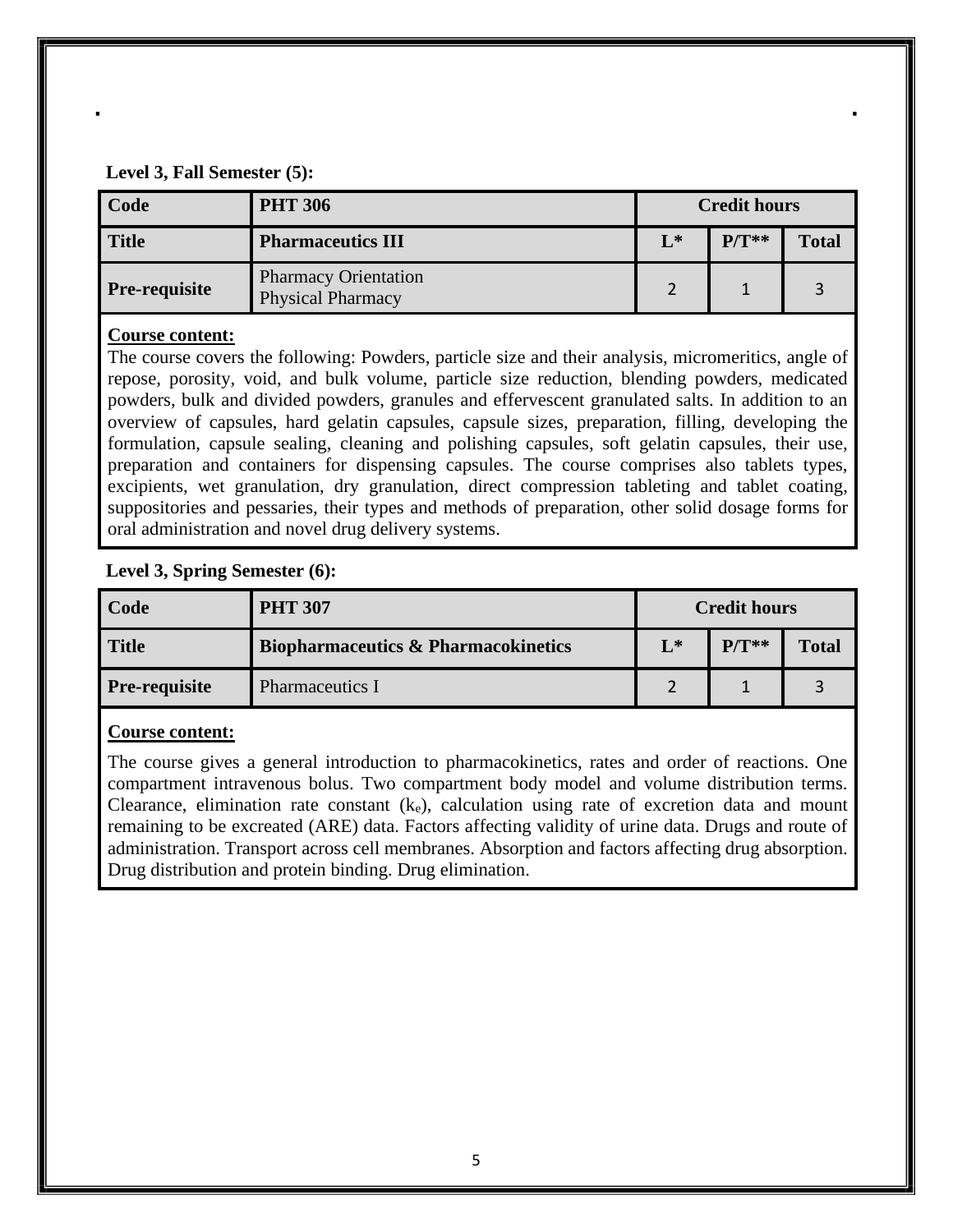| Code          | <b>PHT 308</b>                                        | <b>Credit hours</b> |         |              |
|---------------|-------------------------------------------------------|---------------------|---------|--------------|
| <b>Title</b>  | <b>Pharmaceutics IV</b>                               | $L^*$               | $P/T**$ | <b>Total</b> |
| Pre-requisite | <b>Pharmaceutical Microbiology</b><br>Pharmaceutics I |                     |         |              |

#### **Course content:**

This course comprises sterile dosage forms, parenteral products, ophthalmic and nasal products, adjustment of isotonicity, calculations and applications of isotonic buffer, milliequivalent, millimole and milliosmole. In addition to, radio pharmacy and radiopharmaceuticals and extended release of pharmaceutical preparations.

| Code                                                                                                                                       | <b>PHT 309</b>                                                                      |       | <b>Credit hours</b> |              |  |
|--------------------------------------------------------------------------------------------------------------------------------------------|-------------------------------------------------------------------------------------|-------|---------------------|--------------|--|
| <b>Title</b>                                                                                                                               | <b>Pharmaceutical Legislations &amp; Regulatory</b><br><b>Affairs</b>               | $L^*$ | $P/T**$             | <b>Total</b> |  |
| <b>Pre-requisite</b>                                                                                                                       | None                                                                                |       |                     |              |  |
| <b>Course content:</b><br>لائحة تقاليد المهنة، تنظيم العلاقة بين الصيادلة وأعضاء المهن الطبية الأخرى، قانون مز اولة مهنة الصيدلة، المؤسسات |                                                                                     |       |                     |              |  |
| الصيدلية، شروط الترخيص للمؤسسات الصيدلية، المستحضرات الصيدلية الخاصة والدستورية، اللوائح والجداول المنظمة                                  |                                                                                     |       |                     |              |  |
|                                                                                                                                            | ِلتداول الجواهر المخدرة، الإشتراطات الصحية والفنية الواجب توافر ها في مصانع الأدوية |       |                     |              |  |

## **Level 4, Fall Semester (7):**

| Code          | <b>PHT 410</b>                     | <b>Credit hours</b> |         |              |
|---------------|------------------------------------|---------------------|---------|--------------|
| <b>Title</b>  | <b>Pharmaceutical Technology I</b> | $L^*$               | $P/T**$ | <b>Total</b> |
| Pre-requisite | Pharmaceutics I                    |                     |         |              |

#### **Course content:**

The course provides students with an introduction to industrial pharmacy. It deals with the principles of various unit operations such as heat transfer, evaporation, drying, distillation, filtration, centrifugation, crystallization and extraction. It focuses on the application of these unit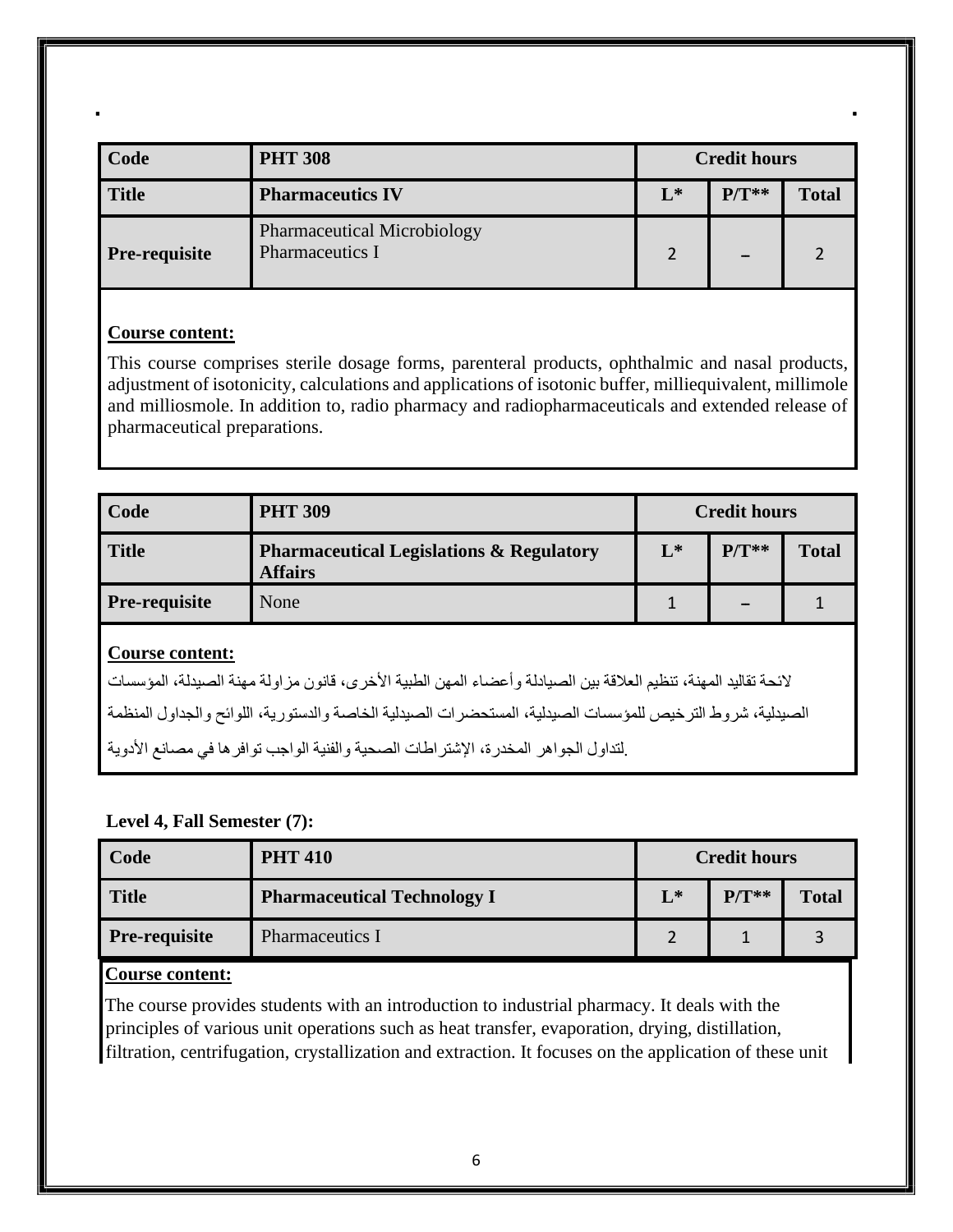operations in pharmaceutical industry with emphasis on the equipment and machines used during the production of different dosage forms.

| Level $\theta$ , opting definested $(0)$ . |                                                        |                     |         |              |  |  |
|--------------------------------------------|--------------------------------------------------------|---------------------|---------|--------------|--|--|
| Code                                       | <b>PHT 411</b>                                         | <b>Credit hours</b> |         |              |  |  |
| <b>Title</b>                               | <b>Entrepreneurship and Pharmacy</b><br>Administration | $L^*$               | $P/T**$ | <b>Total</b> |  |  |
| <b>Pre-requisite</b>                       | <b>Communication skills</b>                            |                     |         |              |  |  |

## Level 4, Spring Semester (8).

#### **Course content:**

This course is designed to enhance a student's knowledge in leadership, business, and financial skills in pharmacy practice while learning the traits of an entrepreneur, current topics in entrepreneurship with a specific focus on pharmacy practice and patient care programs. This course will teach the participants a comprehensive set of critical skills needed to develop a profitable business project. This course is designed to provide the students the personal and business tools including risk-taking, strategic planning, marketing, competitiveness, and social responsibility to make the transition from the academic environment to the daily practice of pharmacy now and in the future, with an emphasis on entrepreneurship.

## **Level 5, Fall Semester (9):**

| Code                 | <b>PHT 515</b>                           | <b>Credit hours</b> |         |              |
|----------------------|------------------------------------------|---------------------|---------|--------------|
| <b>Title</b>         | <b>Marketing &amp; Pharmacoeconomics</b> | $L^*$               | $P/T**$ | <b>Total</b> |
| <b>Pre-requisite</b> | <b>Communication skills</b>              |                     |         |              |

#### **Course content:**

The objective of this course is to introduce students to the concepts, analyses, and activities that comprise marketing management, and to provide practice in assessing and solving marketing problems. The course is also a foundation for advanced electives in Marketing as well as other business/social disciplines. Topics include marketing strategy, customer behavior, segmentation, market research, product management, pricing, promotion, sales force management and competitive analysis.

| Code          | <b>PHT 512</b>                      | <b>Credit hours</b> |         |              |
|---------------|-------------------------------------|---------------------|---------|--------------|
| <b>Title</b>  | <b>Pharmaceutical Technology II</b> | $\mathbf{L}^*$      | $P/T**$ | <b>Total</b> |
| Pre-requisite | <b>Pharmaceutics III</b>            |                     |         |              |

This course is a continuation of the study of the various unit operations in pharmaceutical industry with emphasis on size reduction, size separation, size analysis and size enlargement involved in the process development, scale-up and manufacturing of pharmaceutical drug products in industry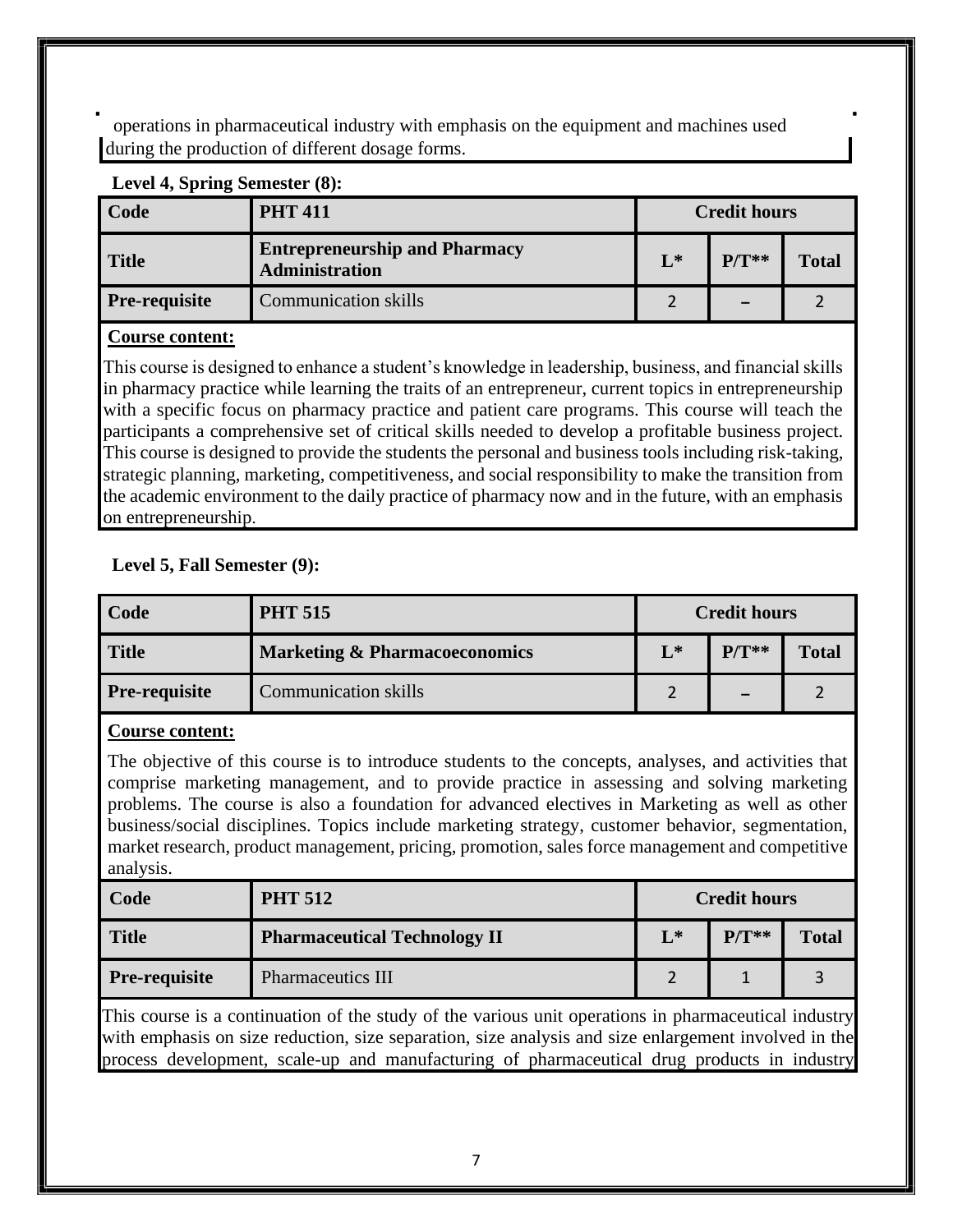(conventional / advanced nanotechnology based). In addition to the container/closure systems, some of the packaging processing methods are covered. Moreover, the vision about designing a quality product and its manufacturing process to consistently deliver the intended performance of the product to meet patient needs is discussed by applying Quality-by-Design principles.

#### **Level 5, Spring Semester (10):**

| Code                 | <b>PHT 513</b>                                         | <b>Credit hours</b> |         |              |
|----------------------|--------------------------------------------------------|---------------------|---------|--------------|
| <b>Title</b>         | <b>Quality Control &amp; Stability of Dosage Forms</b> | $L^*$               | $P/T**$ | <b>Total</b> |
| <b>Pre-requisite</b> | Pharmaceutics I, II, III                               |                     |         |              |

#### **Course content:**

Quality control and evaluation tests of raw materials and different dosage form (solid, semi solid, liquid …... etc.). Also the course introduces the students to the kinetics of drug decomposition including rate and order of the reaction, determination of the half-life, expiry date and shelf-life by different methods, stability testing, and in-vitro possible drug/excipients interactions.

| Code                 | <b>PHT 514</b>                        | <b>Credit hours</b> |         |              |
|----------------------|---------------------------------------|---------------------|---------|--------------|
| <b>Title</b>         | <b>Advanced Drug Delivery Systems</b> | $L^*$               | $P/T**$ | <b>Total</b> |
| <b>Pre-requisite</b> | Pharmaceutics I, II, III              |                     |         |              |

## **Course content:**

The course aims to provide students with insights and competencies related to the principles of pharmaceutical pre-formulation as a gateway to dosage forms design and formulation. Emphasis is placed on developing formulations based on the physical and chemical properties of the drug substance and the intended use of the drug product. The course also introduces the students to the formulation principles and applications of novel and targeted drug delivery systems by transforming proteins, genes, and other biotechnology driven compounds into therapeutic products. In addition to formulation aspects of biotechnology derived pharmaceuticals, it also covers the application of polymers and excipients to solve problems/issues concerning the optimization of absorption, selective transport, and targeting.